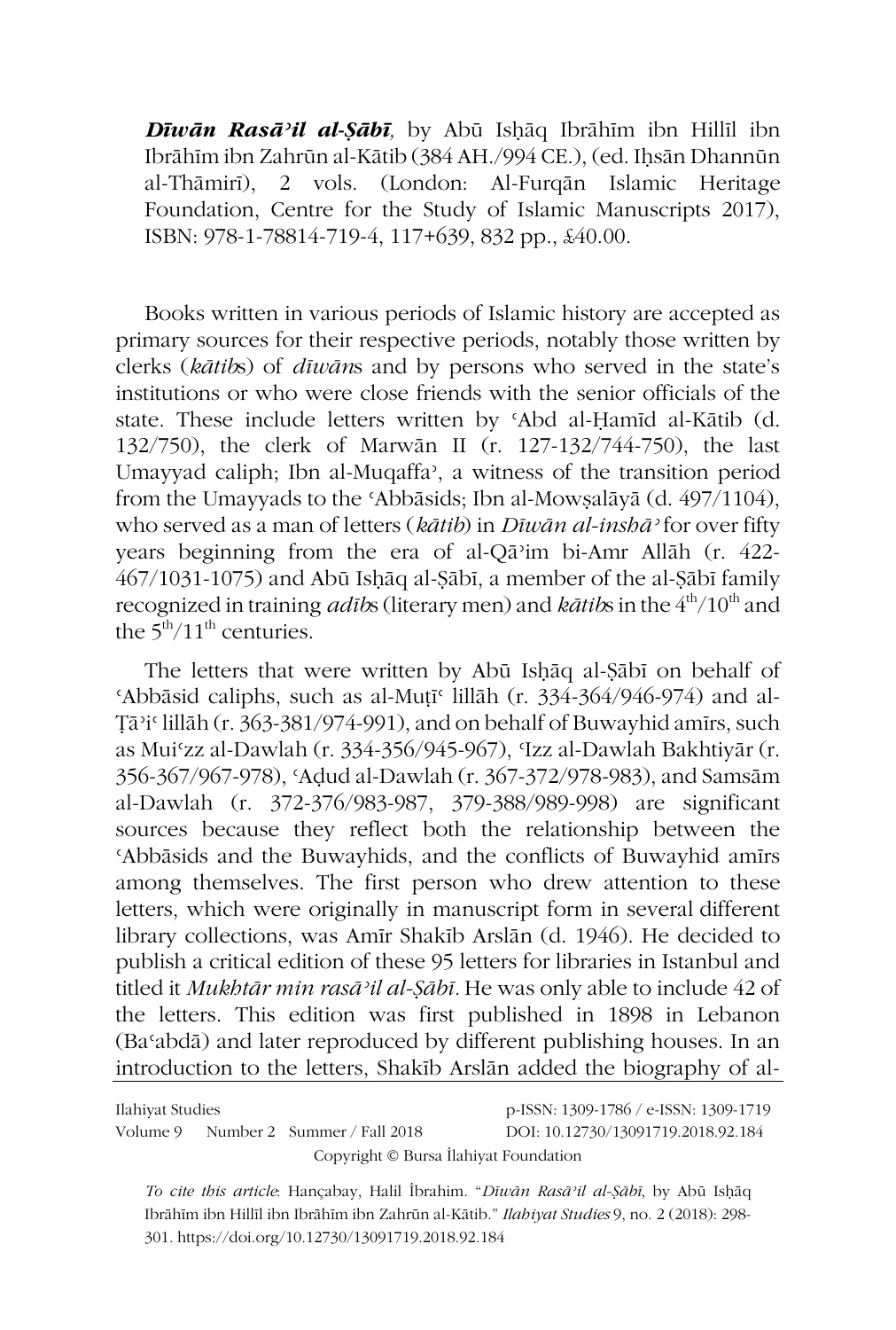Ṣābī written by Abū Manṣūr al-Thaʿālibī provided information about individuals mentioned in the text and briefly explained some of the words and events mentioned in the text. After Shakīb Arslān's first edition, interest in the letters of al-Ṣābī grew in academic circles and many works were written about them at different levels.

Iḥsān Dhannūn al-Thāmirī recently published the letters of al-Ṣābī with a long introduction under the title *Dīwān rasāʾil al-Ṣābī*. This edition brings together treatises published by Shakīb Arslān and others as well as certain treatises that were previously in manuscript forms. al-Thāmirī's introduction includes a discussion of the relationship of al-Ṣābī with the Buwayhid amīrs and with some prominent literary men of the era, his scholarly and literary skills, his religious beliefs, al-Ṣābī's lineage and the name of his father, the political situation of his time, his works, the significance of the letters, citations on the existence of these letters in historical sources, and available manuscripts of the treatises (pp. 19-81). While the data given in this section about the life of al-Ṣābī and his treatises are satisfactory as an introduction, it should be noted that the topics could have been classified more systematically with the use of subtitles. For example, in the beginning, the political and administrative context of the  $4<sup>th</sup>/10<sup>th</sup>$  century, the discussion on al-Ṣābī's lineage, his father's name and life, his works, and his political and administrative network could have been addressed separately. The manuscript copies, back editions of the letters, and the methodology followed in the edition could have been discussed later.

A few of al-Thāmirī's introductory remarks should be highlighted. Al-Masʿūdī (d. 345/956) who assembled the first systematic data about the Ṣābians, and almost all authors who followed him identified an essential difference between the two groups of Ṣābians: the Ṣābians of al-Baṭāʾiḥ lived in marshlands (*baṭāʾiḥ*) between al-Baṣrah and Wāsiṭ in southern Iraq, while the Ṣābians of Ḥarrān lived in Ḥarrān in northern Mesopotamia. While the sources are in consensus in classifying the Ṣābians in according to the regions where they lived, they make quite different statements regarding whether the Ṣābians were pagan, believed in the stars or adopted Christianity. Because of these different approaches to the beliefs of the Ṣābians, it is difficult to reach a conclusion about the religious preference of, particularly, al-Ṣābī and other Ṣābian people who lived in the classical period. Even though al-Thāmirī recognizes this difficulty, he refers to the *fatwá* of Abū Yūsuf (d. 182/798) and Muḥammad ibn Ḥasan al-Shaybānī (d. 189/805) (which permitted marriage with the Ṣābians and eating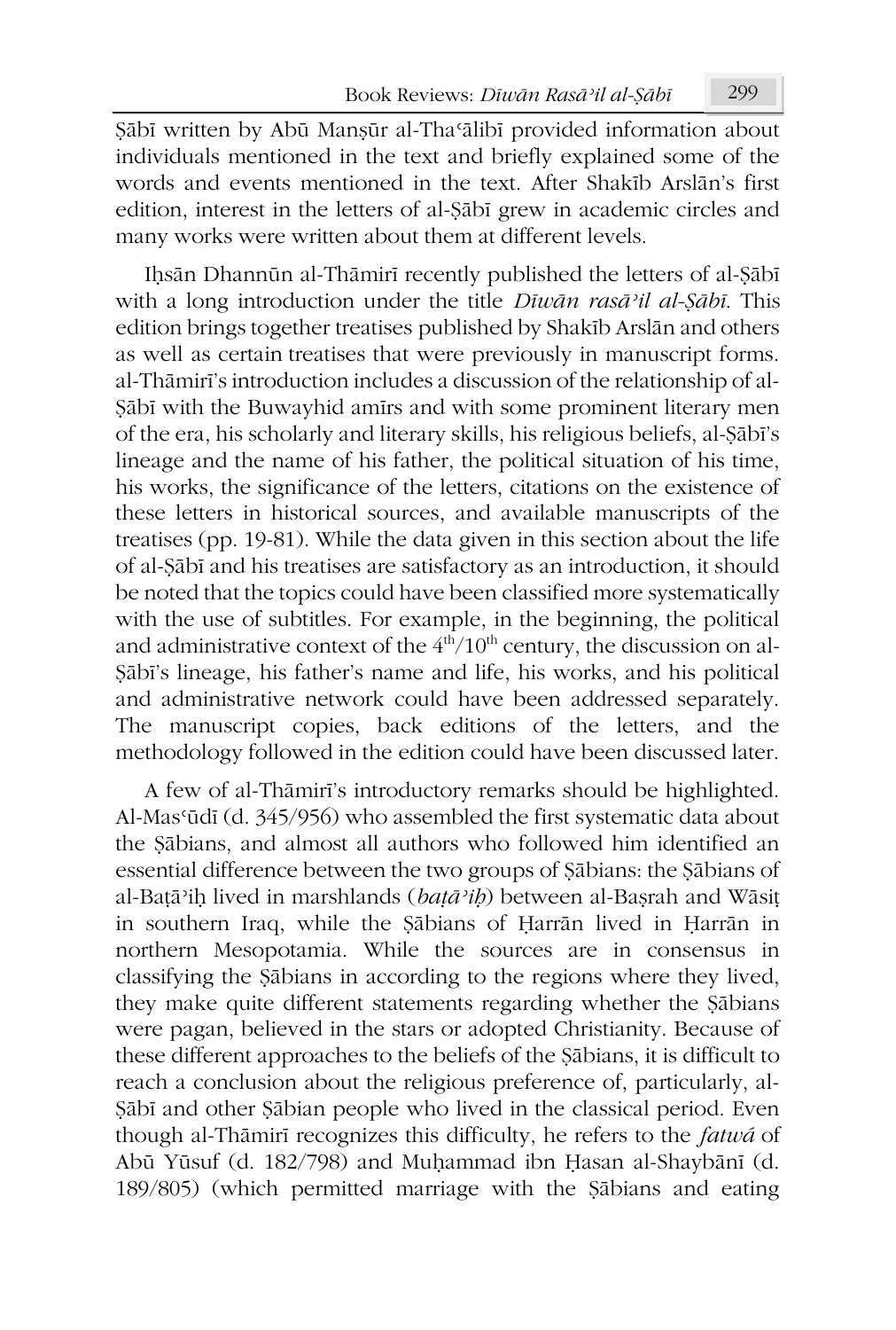## *Halil İbrahim Hançabay* 300

animals that the Ṣābians had cut) and claims that the family of al-Ṣābī has their origins in the marshlands of southern Iraq and that they accepted Christianity (pp. 49-50). Considering that these *fatwá*s were narrated by Ibn Buṭlān (d. 455/1063), a prominent physician of the Buwayhid era who had close relations with al-Ṣābī family, al-Thāmirī's claim, at first reading, appears acceptable. But in a previous section (p. 33) al-Thāmirī points to one of the letters in which al-Ṣābī referred to his al-Ḥarrānī lineage and says that the ancestry of al-Ṣābī was based on Ḥarrān. There is an apparent contradiction in al-Thāmirī's opinions. Since al-Ṣābī used al-Ḥarrānī lineage in the letters, giving hints about his origin, and as mentioned above, the sources are not in consensus, it is clear that al-Thāmirī's argument about al-Ṣābī's origins must be rethought.

Another of al-Thāmirī's topics is the correct rendering of al-Ṣābī's father's name. In previous studies, this name was written Hilāl (هلال(. But al-Ṣābī wrote Hillīl (هليل) instead of Hilāl in his genealogy in the letters (which reflected the character of his own handwriting), and some of al-Ṣābī's contemporary authors, such as Abū ʿAlī al-Tanūkhī (d. 384/1091), also wrote the name Hillīl (pp. 51-55). For these reasons it appears that al-Thāmirī's preference is correct. It is worth mentioning that al-Thāmirī criticizes the editors of *Dhayl Tajārib al-umam* by Abū Shujāʿ al-Rūdhrāwarī (d. 488/1095) and *Inbāh al-ruwāt* by Ibn al-Qifṭī (d. 646/1248), because they changed Hillīl to Hilāl (p. 5 fn. 4, 6).

At the end of the introduction, al-Thāmirī writes about manuscript copies of the treatises that are still held in various libraries in unedited form. But he does not evaluate back editions of the letters, except those published by Shakīb Arslān, or the studies that have examined these treatises. Klaus Hachmeier's PhD dissertation is among these studies and is worth a closer look.<sup>1</sup> A few years after completing his thesis, Hachmeier published an article that summaries of the thesis and makes some remarkable points about the letters.<sup>2</sup> One of the most substantial issues handled by Hachmeier in the article regards number of

<sup>1</sup> Klaus Hachmeier, *Die Briefe Abū Isḥāq Ibrāhīm al-Ṣābīʾs (st.384/994 A.H./A.D.): Untersuchungen zur Briefsammlung eines berühmten arabischen Kanzleischreibers mit Erstedition einiger seiner Briefe* (Hildesheim: Georg Olms, 2002).

<sup>2</sup> Klaus Hachmeier, "The Letters of Abū Isḥāq Ibrāhīm al‑Ṣābi': A Large Buyid Collection Established from Manuscripts and Other Sources," *Mélanges de l'Université Saint-Joseph* 63 (2010-2011), 107-221.